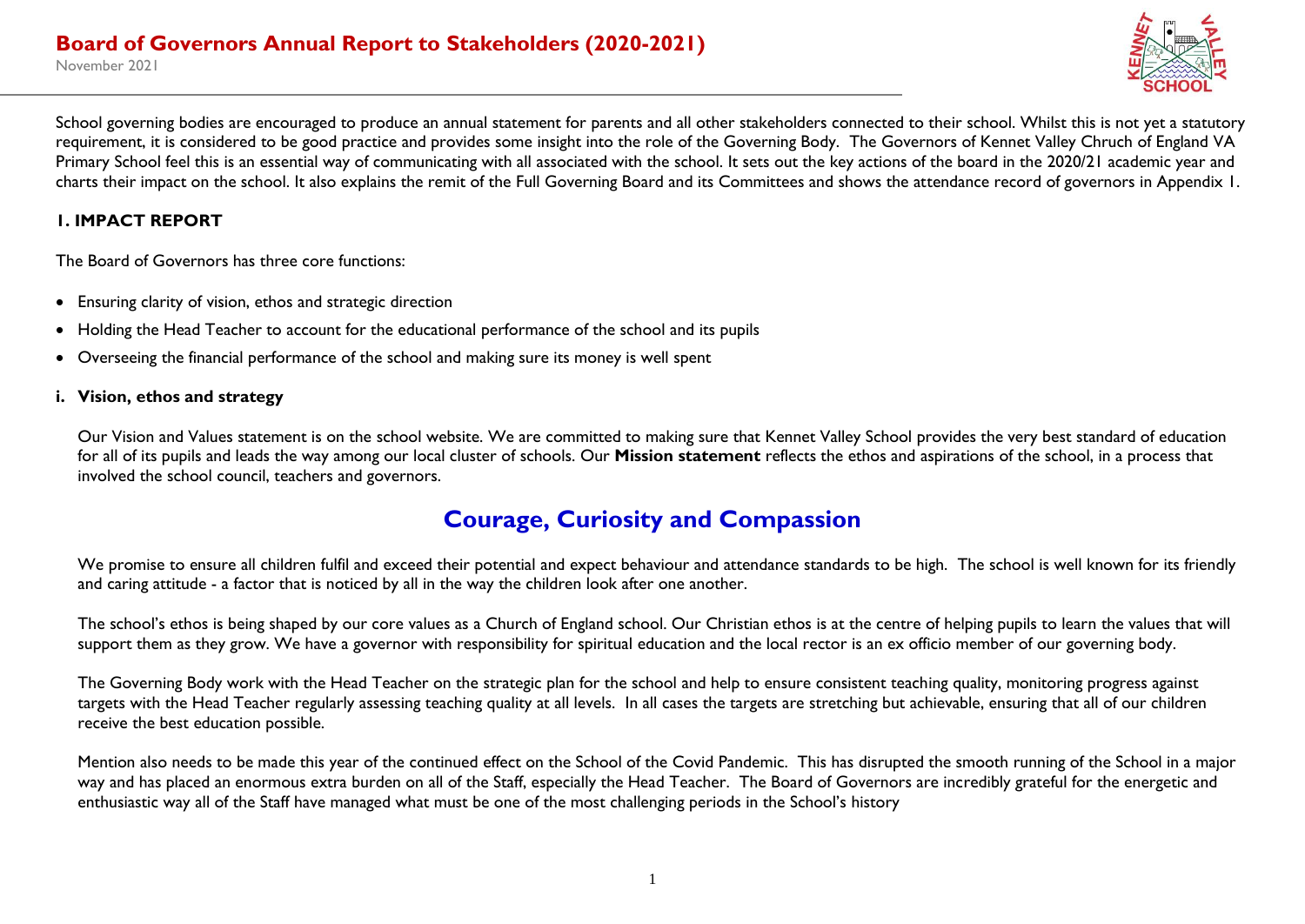## **Board of Governors Annual Report to Stakeholders (2020-2021)**

November 2021



Each year, the governors and Head Teacher agree the annual objectives. For 2020-2021 the School development plan had 5 objectives. These were

- 1. Continue to improve writing and reading for all learners, to ensure that pupils make more than expected progress across the key stages, whilst guaranteeing that children have a love for writing and reading.
- 2. School to continue to build stronger links with the church, ensuring the development of children's involvement in Collective Worship to sustain the Christian Ethos of the school, and the assessment of tracking in RE. Continue to build links with the local community.
- 3. School to continue to ensure children have access to high quality learning and teaching and to increase effectiveness of Science, Technology, Engineering, Arts and Maths
- 4. Develop greater learning and teaching in all areas of the school, including in the school grounds and in the local community and area.
- 5. Governors will continue to work effectively with all staff to communicate a shared vision and strategic direction for the school, and will develop their roles as critical friends to all levels of leadership within the school.

Progress against these objectives is a standing item on the Governing Body agenda and a formal evaluation is undertaken at the end of each academic year.

#### **ii. Holding the Headteacher to account**

Full Governing Body (FGB) are held every term (six times a year), with subcommittee meetings also held separately each term. The sub-committee meetings are the Curriculum and Standards meeting (C&S) and the Finance and Staffing meeting (F&S). At each meeting the Head Teacher presents the Governing Body with a detailed report, which includes information on attendance, behaviour, pupil progress and attainment and significant news. The Governing body has worked with the Headteacher to develop these reports to ensure that they have the information that they need to ask detailed challenging questions about the school and the day to day running of it. Governors also conduct visits to the school including Learning Walks, where they meet with subject leaders and visit lessons. This allows invaluable first-hand experience of teaching and learning in the school. The minutes of the Full Governing Board and its Committees is posted on the Governor pages of the school website and can be found in paper form in the reception area of the school.

During 2020-2021 the Governing body has had great difficulty in ensuring that they have regularly reviewed the School Development Plan. This has been brought about by the Covid Pandemic, which has disrupted every aspect of smooth school running. Full Governing Body Meetings have had to take place using the Zoom system and this has placed an extra layer of difficulty in the day to day working. Nevertheless, the School Development Plan has been reviewed at Zoom staff meetings as well as sub-committee meetings and Full Governing Body meetings. This has allowed the Governors to see which objectives have met their targets and which objectives still need to be worked on – particularly in light of the break in schooling brought about by the Pandemic.

The Co-Chairs of the Governing body have also met with the Headteacher on a regular basis so that they have a detailed understanding of the school. This has allowed them to gain a clear knowledge of positives and concerns that the headteacher has. These meetings took place via Zoom for the majority of 2020/2021. Providing the rules on Meetings are not disrupted by new Government edicts in regards to Covid, it is planned that this will continue in 2021-2022

#### **iii. Overseeing financial performance**

The Governing Body approves the school budget, scrutinises income and expenditure reports and agrees major purchasing decisions. They ensure the school's finances are regularly monitored and that money is spent sensibly and in a way that provides good value. The Governing Body has also acted to ensure that the school's staffing structure is appropriate for the numbers of pupils on roll, is right for the curriculum offer, and is able to give targeted pastoral support to our pupils. The setting of a budget for the forthcoming years has been particularly challenging in light of the disruption caused by Covid. This has also impacted staffing levels and has required movement of some staff members. Of importance however, has been the significant increase in children coming into the School since the OFSTED inspection and this does bode well for the future.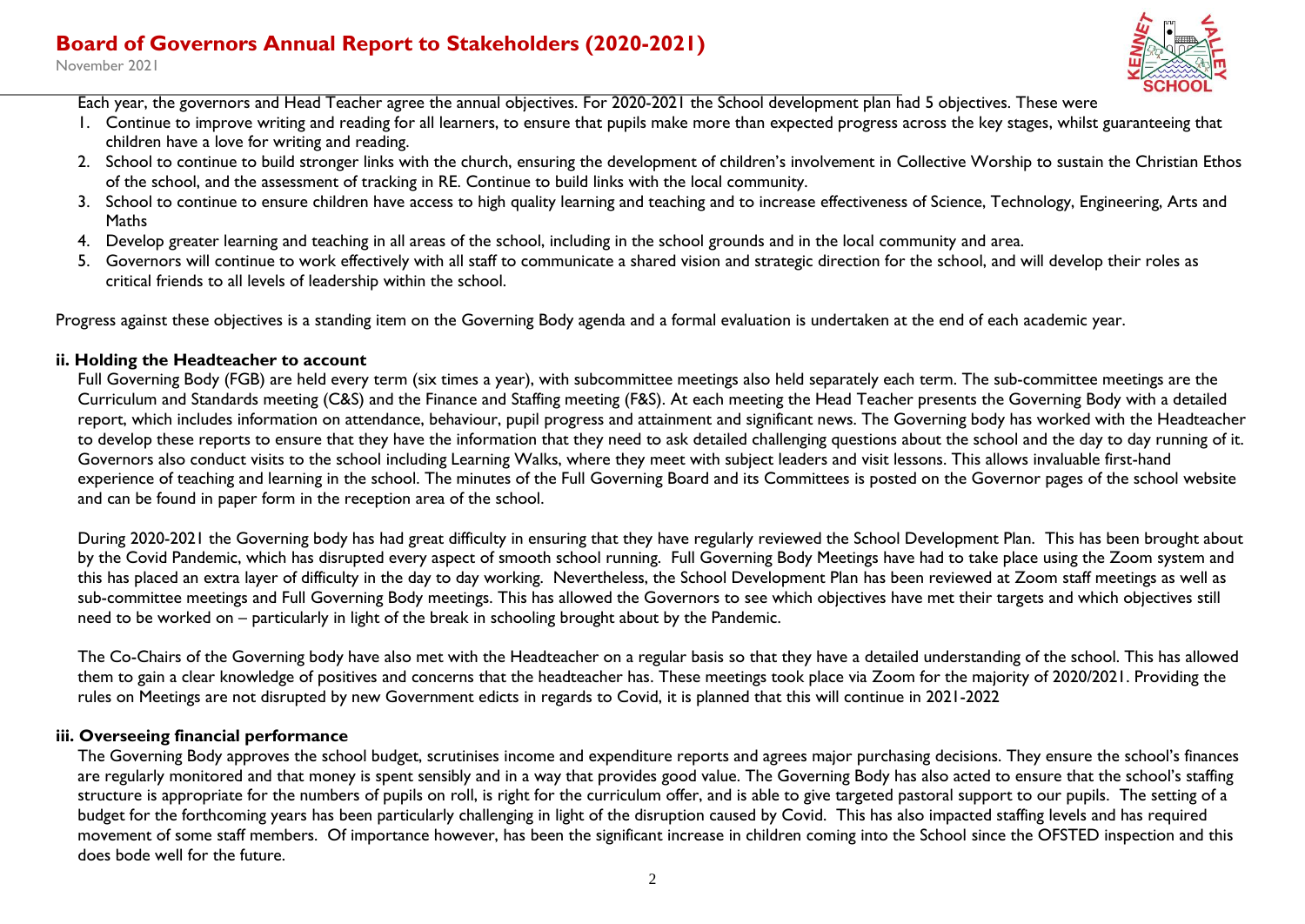

#### **2. OTHER ACTIONS OF THE GOVERNING BODY**

Our Co-Chairs of Governors Lizzie Daley and Simon Jones ensured that the board remains focussed on its core functions and strives to increase its knowledge of pupil progress and attainment, allowing greater understanding of the school in general.

The Governing Body is constituted of a good mix of skills and represents many different areas of expertise. Most governors are linked to a class/year group and to a subject and others have specific roles being responsible for Special Educational Needs, Pupil Premium, Safeguarding, Whistleblowing and Sport Premium. The full list of governor areas of responsibility is set out in a responsibilities matrix that is reviewed annually and is attached here in Appendix 1. The whole governing body has worked hard to ensure that the link visits are completed and have designed a detailed note of visits which they review at a later date. They also feedback to the FGB at meetings about link visits.

Although badly disrupted by Covid this year, Governors normally regularly support events held both within and outside of the school including Open Evenings, Performances, Coffee Mornings, Sports events and Exhibitions. Under normal circumstances, Governors would also go on trips with the children, which has enabled them to build a good relationship with the children and staff in their link classes.

#### **3. REMIT OF THE FULL GOVERNING BODY AND ITS COMMITTEES**

The Full Governing Body takes responsibility for the overall effectiveness of the school. It takes ownership for the conduct of the school and promotes high standards of educational achievement in order to ensure that every student fulfils and exceeds their potential. It acts as an employer of staff. The Governing Body is split into two committees: Finance and Staffing, and Standards and Curriculum; each with its own Chair. These committees also meet every term prior to each Full Governing Body meeting. The minutes from the two committees are documented and discussed at the Full Governing Body meetings.

### **4. HEAD TEACHER PERFORMANCE MANAGEMENT**

Outside of the committees the performance of the Head Teacher is scrutinised by a panel of three members of the Governing Body in conjunction with our advisor from Wiltshire Local Authority. Educational performance and personal development targets are set for the Headteacher that helps drive the process of school improvement.

All governors are volunteers, with the exception of the Head Teacher and the Rector who are 'ex-officio' governors, and all dedicate their time and efforts into providing a thriving school for your children.

For more information on becoming a governor please contact our Clerk, Laurien Carter, care of the school – [admin@kennetvalley.wilts.sch.uk](mailto:admin@kennetvalley.wilts.sch.uk) or visit the governors section of the Kennet Valley School website – [http://kennetvalley.wilts.sch.uk](http://kennetvalley.wilts.sch.uk/)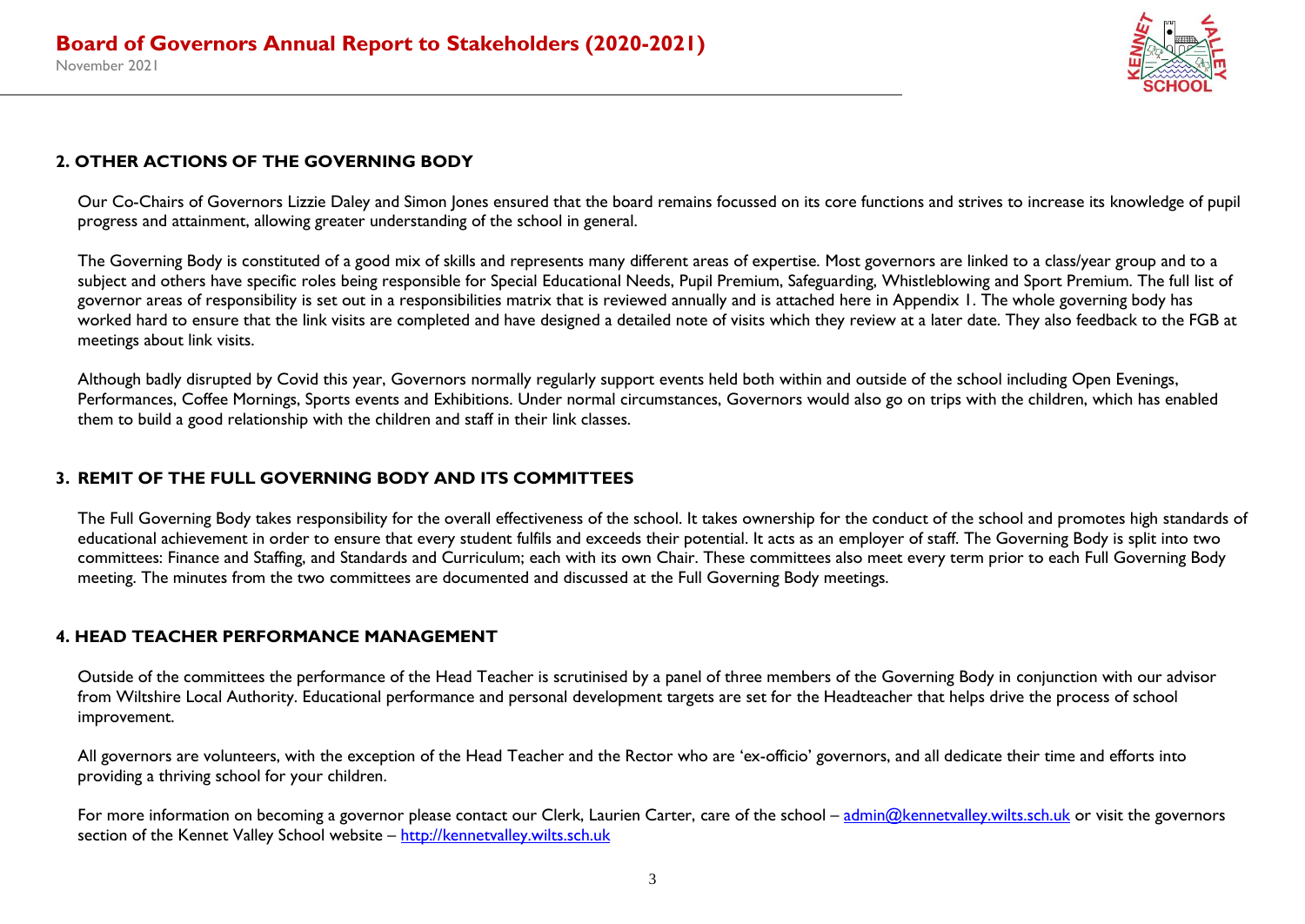November 2021



#### **Appendix 1**

**Governor's details:**

| <b>Name</b>        | <b>Governor Type</b> | <b>Appointed/Elected</b>      | <b>Term of Office start</b> | Term of Office end         | <b>Committee</b>         | <b>Responsibilities</b>                 |
|--------------------|----------------------|-------------------------------|-----------------------------|----------------------------|--------------------------|-----------------------------------------|
|                    |                      | By                            | date                        | date                       |                          |                                         |
| Peter Barry        | <b>Foundation</b>    | Church                        | $14$ -Jul-17                | $13$ -Jul-21               | Attends both             | Joint Chair of Governors                |
| Anastasia Beverley | <b>Foundation</b>    | Church                        | 06-Dec-219                  | 05-Dec-23                  | Curriculum and Standards |                                         |
| Sanjay Chudasama   | Parents              | Appointed<br>(no nominations) | 2-Nov-2020                  | I-Nov-2024                 |                          |                                         |
| Lizzie Daley       | <b>Foundation</b>    | Church                        | 27-Aug-17<br>27-Aug-21      | 26-Aug-21<br>26-Aug-25     | Curriculum and Standards | Chair of S&C<br>Vice Chair of Governors |
| Chris Diddams      | Parent<br>Associate  | Parents<br><b>FGB</b>         | $01-Nov-16$<br>01-Nov-2020  | 31-Oct-2020<br>31-Oct-2024 | Finance & Staffing       | Chair of Finance & Premises             |
| Carolyn Gittins    | <b>Foundation</b>    | Church                        | 07-Feb-18                   | 06-Feb-22                  | Finance & Staffing       |                                         |
| Sarah Hues         | Staff                | Staff                         | $01-Sep-17$                 | $31-Aug-21$                | Finance & Staffing       |                                         |
| Angharad Hughes    | Foundation           | Church                        | 06-Dec-219                  | 05-Dec-23                  | F&S C&S (see below)      |                                         |
| Simon Jones        | Foundation           | Church                        | $01-Mar-19$                 | 28-Feb-23                  | Attends both             | Joint Chair of Governors                |
| Dan Miles          | Parent               | Parents                       | $06$ -Mar-18                | 05-Mar-22                  | Curriculum and Standards |                                         |
| Emma Russell       | Head                 | Ex officio                    | $04-Sep-17$                 | $03-Sep-21$                | Attends Both             |                                         |
| Maria Shepherdson  | Foundation           | Ex officio                    | 22-Jun-19                   | $21$ -Jun-23               | Staffing & Curriculum    |                                         |

**Associate Governors – do not attend meetings. Appointed with specific remits]**

| Lisa Morgan         | 01/09/2017 | 31/08/2021 |
|---------------------|------------|------------|
| <b>Becky Tilley</b> | 01/09/2020 | 31/08/2021 |
| Ali Jones           | 02/10/2019 | 01/10/2023 |
| Lucy Humphries      | 26/11/2019 | 25/11/2020 |
| Nick Oram-West      | 26/11/2019 | 25/11/2020 |
|                     |            |            |